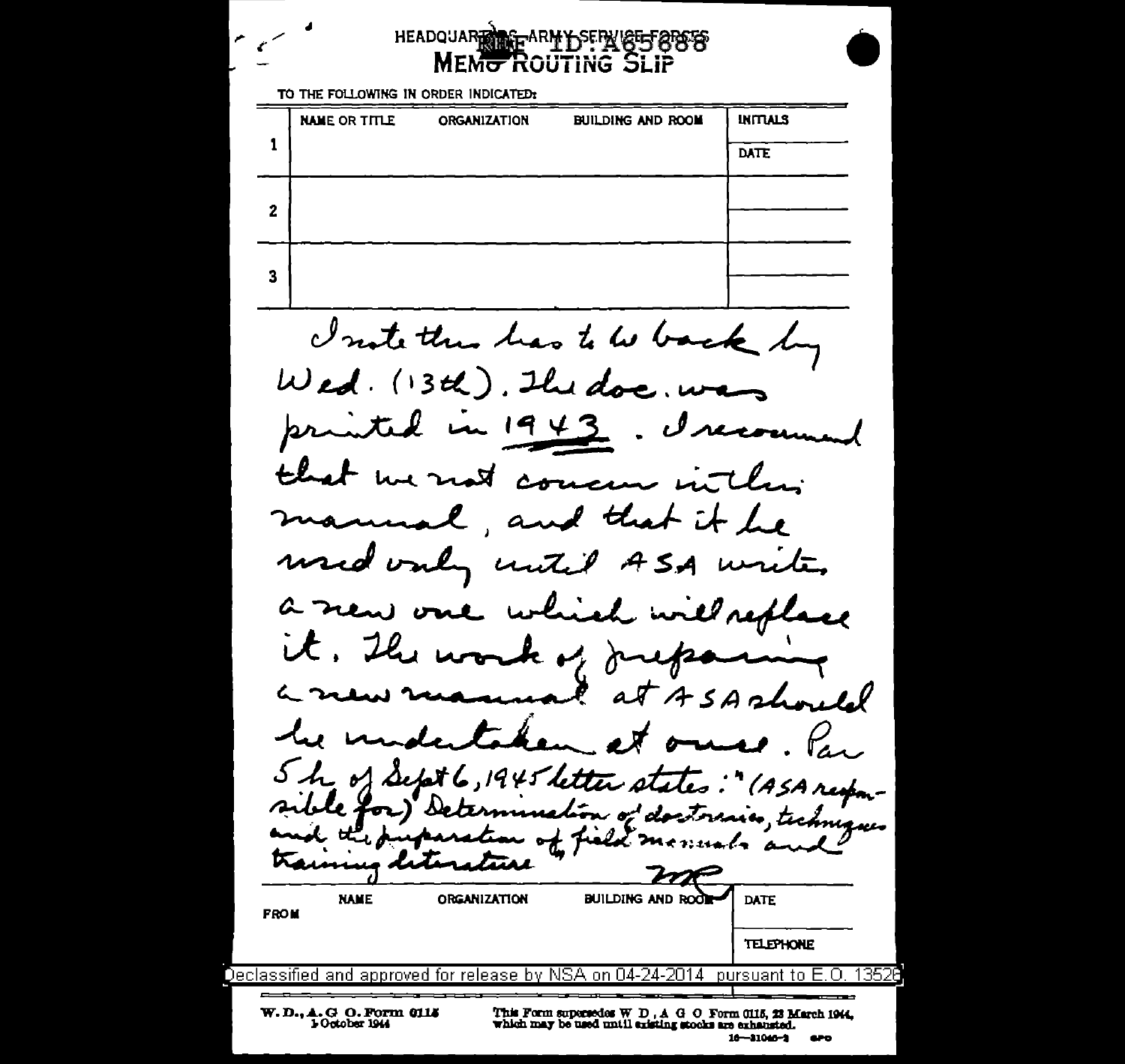

**REF ID: A65688** 

ACCR:

This is as poor and amateurish a work as I've seen. It would be understandable if it emanated from a contributor to the American Cryptogram Association, or if it were the opus of the author of a crypt corner in a detective story magazine; but it is unworthy of a governmental agency.

First of all, the authors of this book know next to nothing about the subject, as evidenced from their bibliographical sources and from their manner of writing.. If they had any background in the business, they would have exploited. (by a more adroit plagiarism) our TM 11-484 and  $11-485$  - and they would have made some reference to our texts on Crypt I. II. III and IV. As it is, they lifted out an example of a caption code on page 22 from page 69 of TM 11-484. The charts on pages 10 to 18 inclusive were compiled from material in TM 11-484.

Most of their examples are pseudo-historical, since they apparently did not have enough material from their own brilliancies. It is strictly Sundax-supplement stuff.

If a work like this is needed, then for God's sake why isn't the ASA consulted, since that's our bread and butter occupation? Why there are even excellent treatises on this subject written by the Germans and the Japanese.

Recapitulation: it certainly stinks.

- Capt C.

Classification indications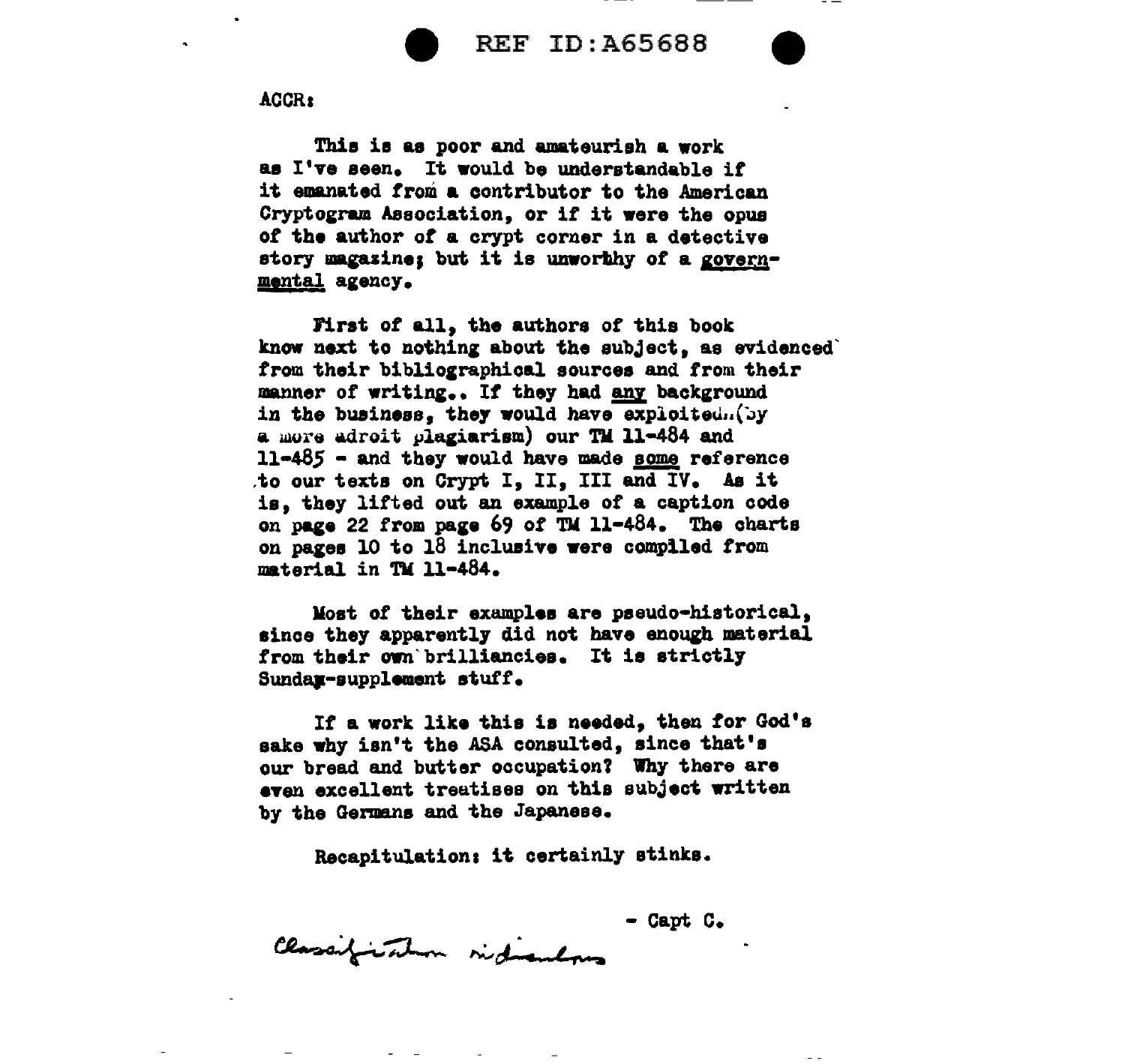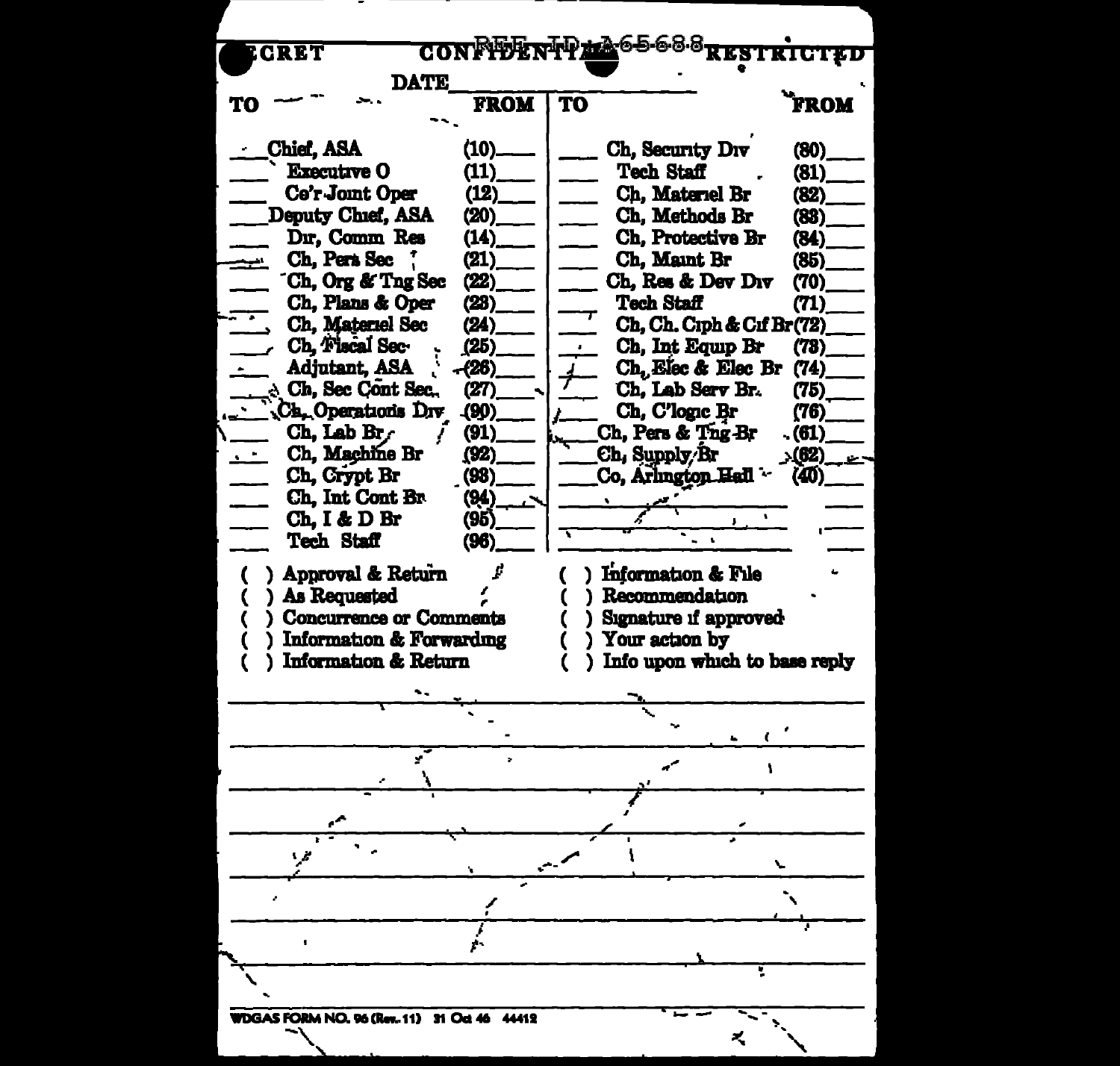REF ID:A65688 Note our recommunications mitte manual of brusthelogy on the meanwal softly which was proposed in resistant. A 5 - 22 ama completely " that they went all the messed and shew is need way now the free found on that for this pregnance inherit includes open codes and suchades of and ASA should prepare.it. The reply appears to me insprofsor and incorporate und appears to make the and appears arow what donney manigations.  $m$  $e$ .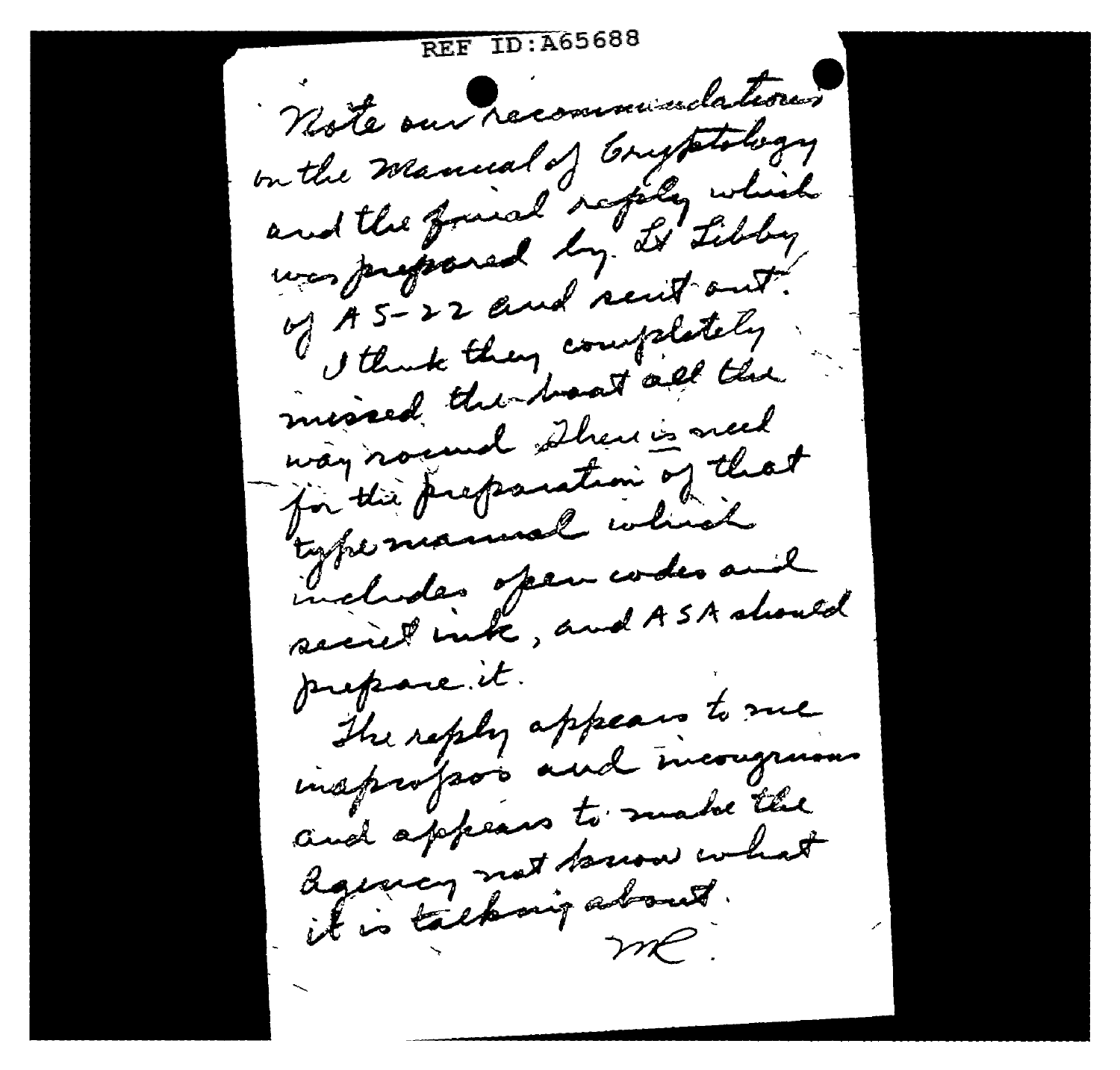

CSCAS

## Manuel of Cryptology

Chief. Security Group

Chief, ASA

**17 Yov 47** Lt. Libbs/8129 Ext 307

1. With reference to the text of subject Lanual, there appears to be some dublication between the duties and responsibilities of The Adjutant General with respect to production of training literature in connection with censorship and the duties and responsibilities of the Army Seeurity Agency as regards the production of training literature in the whold field of Cryptology. It becomes obvious that in pursuing censorship activities, certain cryptographic situations will be encountered. It is felt. however, that all training literature on the subject of Cryptology and its allied phases should emanate from the Army Security Agency. Adjutant General Istter, file 322 (A Sept 45) OB-S-B-M, dated 6 September 1945, subject: Latablishment of the Army Security Agency, states in part..... "The Chief, Army Security Agency, will be responsible for" + + + + + \* \* \* \* \* \*Determination of doctrines, techniques and the preparation of field manuals and training literature." The foregoing deals specifically with Cryptology.

2. It is the understanding of this Agency thet the subject lanual is to be used by the Ground General School as an introductory text to comeon subcourses (Ground General School Series) 20-12, "Basic Theoretical Cryptography" and 30-11. "Basic Practical Cryptography." These two subcourses have been written to cover the field of oryptography in 60 hours. 30 hours each, and include instruction in such basic subjects as military lettering up to and including the encipherment and decipherment of acre of the more complex avetems. These systems include auch generally applied low echelon military eryptographic systems as can be presented to students within the limitations of security requirements.

3. Since these subcourses have been written to utilize a full 30 hours each, but cannot exceed 30 hours, it is considered impractical and thus inscyleable to include more reference material than already accompanies the courses. Th 11-484, "Alementary Military Cryptography" and TM 11-485, "Advenced Military Cryptography," both classified RESTRICTED, are the authorised text refe ences currently furnished with the subcourses mentioned above and it is felt that they cover the subjects acsumately. Inasauch as the Wanual of Cryptology," is classified CONFIDENTIAL it is considered inconsistent with security regulations to include it as a text reforence for Ground General School common subcourses 20-12, and 30-11.

4. Attention is invited also to the fact that according to authorized terminology the word Cryptology esbraces all phases of secret communications. Including Cryptography. Gryptenalysis, Traffic Analysis, Interception, Lirection Finding, etc. The inclosed "Manual of Cryptology" covers but one very small portion of the ertire field and the title, if the Wanual is published as an official document, would be unite sisleading In addition, it is believed that the format and contents of this Danual do not weasure up to the standards desirable in an official document of the Department of the Army.

NITIAI